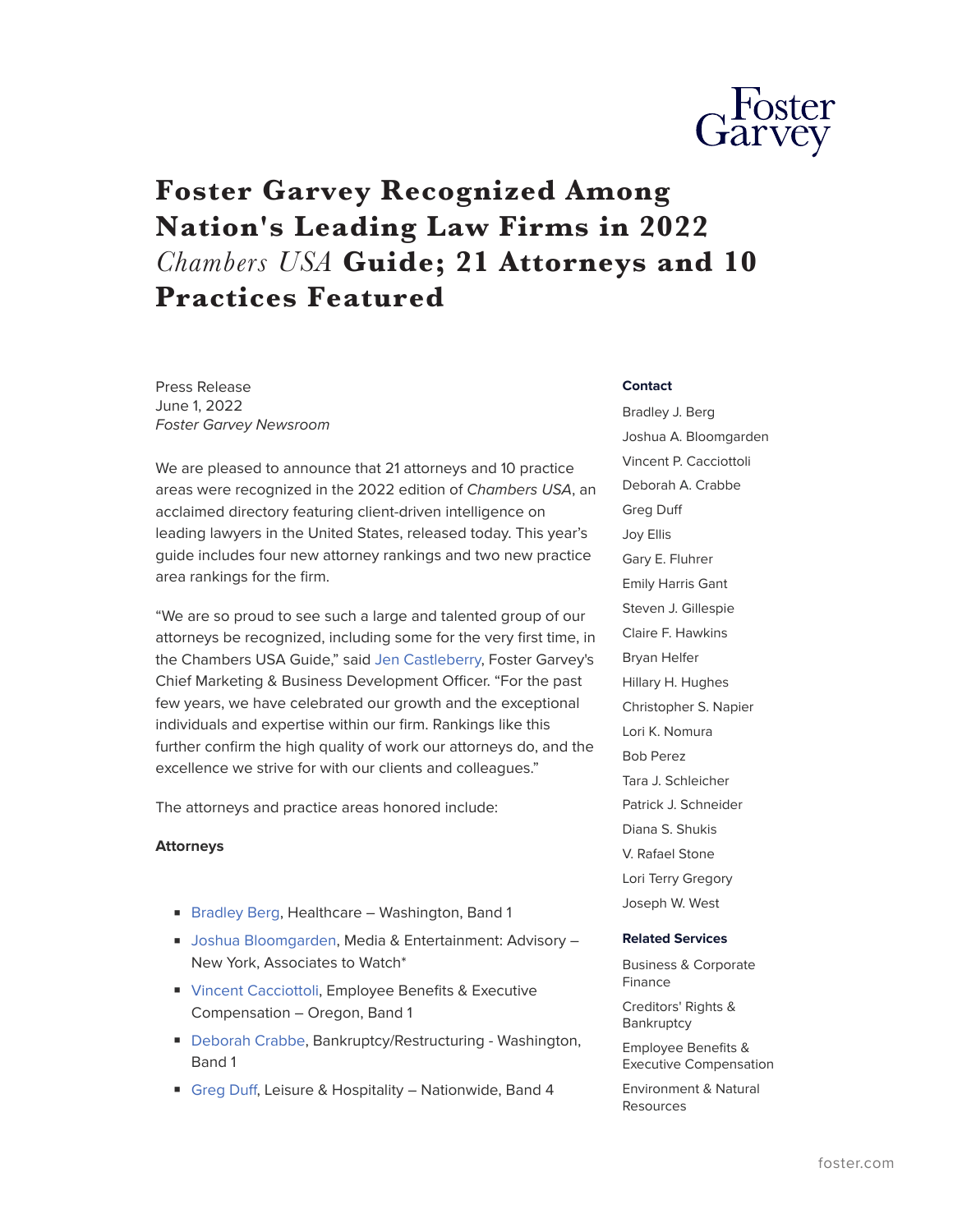

# Foster Garvey Recognized Among Nation's Leading Law Firms in 2022 *Chambers USA* Guide; 21 Attorneys and 10 Practices Featured

- [Joy Ellis](https://fp.foster.com/collect/click.aspx?u=NGMzazZMTGJ0NFFTQ3loR05vTlI2YjQ0OEdZNUpkVVQzR3haNUlwRjRDSmZQVTFYWjkrU2VPSmgvSVVob1I1Z05tSTE1cGl2aHU0T2hMbG5kWTd3Njc1Vjg4REJZQ3ZX&ch=3b27cab1bfeebfaaa0e812d75b54d87976fbc07c), Labor & Employment Oregon, Band 4\*
- [Gary Fluhrer,](https://fp.foster.com/collect/click.aspx?u=NGMzazZMTGJ0NFFTQ3loR05vTlI2YjQ0OEdZNUpkVVQzR3haNUlwRjRDSmZQVTFYWjkrU2VPSmgvSVVob1I1Z05tSTE1cGl2aHU3ck1pRVNib0tPUUFpd2h0b3NIek90&ch=3b27cab1bfeebfaaa0e812d75b54d87976fbc07c) Real Estate Washington, Senior Statespeople
- [Emily Harris Gant](https://fp.foster.com/collect/click.aspx?u=NGMzazZMTGJ0NFFTQ3loR05vTlI2YjQ0OEdZNUpkVVQzR3haNUlwRjRDSmZQVTFYWjkrU2VPSmgvSVVob1I1Z05tSTE1cGl2aHU2VEJZQk5lck5UTzl4WU44b0ZqdXp0&ch=3b27cab1bfeebfaaa0e812d75b54d87976fbc07c), Cannabis Law: Western United States -Nationwide, Band 2
- [Steve Gillespie](https://fp.foster.com/collect/click.aspx?u=NGMzazZMTGJ0NFFTQ3loR05vTlI2YjQ0OEdZNUpkVVQzR3haNUlwRjRDSmZQVTFYWjkrU2VPSmgvSVVob1I1Z05tSTE1cGl2aHU2Y0VQbTMxMWswTlREdWJGZERLTFZhZ2VuS0Z6L3BLK1k9&ch=3b27cab1bfeebfaaa0e812d75b54d87976fbc07c), Real Estate: Zoning/Land Use Washington, Up and Coming
- [Claire Hawkins](https://fp.foster.com/collect/click.aspx?u=NGMzazZMTGJ0NFFTQ3loR05vTlI2YjQ0OEdZNUpkVVQzR3haNUlwRjRDSmZQVTFYWjkrU2VPSmgvSVVob1I1Z05tSTE1cGl2aHU3RTQrdlJrbU8zZ044QlVvaWVMbkNQ&ch=3b27cab1bfeebfaaa0e812d75b54d87976fbc07c), Intellectual Property Washington, Band 4
- **[Bryan Helfer,](https://fp.foster.com/collect/click.aspx?u=NGMzazZMTGJ0NFFTQ3loR05vTlI2YjQ0OEdZNUpkVVQzR3haNUlwRjRDSmZQVTFYWjkrU2VPSmgvSVVob1I1Z05tSTE1cGl2aHU3V1FEbm5wdEpmZ0hzckQzdWZKbk1E&ch=3b27cab1bfeebfaaa0e812d75b54d87976fbc07c) Real Estate Washington, Band 4\***
- [Hillary Hughes](https://fp.foster.com/collect/click.aspx?u=NGMzazZMTGJ0NFFTQ3loR05vTlI2YjQ0OEdZNUpkVVQzR3haNUlwRjRDSmZQVTFYWjkrU2VPSmgvSVVob1I1Z05tSTE1cGl2aHU0L1ptTlA0cjRYdlNaejlmUzYwTERx&ch=3b27cab1bfeebfaaa0e812d75b54d87976fbc07c), Media & Entertainment: Advisory New York, Band 3
- [Christopher Napier,](https://fp.foster.com/collect/click.aspx?u=NGMzazZMTGJ0NFFTQ3loR05vTlI2YjQ0OEdZNUpkVVQzR3haNUlwRjRDSmZQVTFYWjkrU2VPSmgvSVVob1I1Z05tSTE1cGl2aHU0SVdNcDVtSmw4MWZ4dFplT2owZ0d3Y3VSVVJIVkM0Q0U9&ch=3b27cab1bfeebfaaa0e812d75b54d87976fbc07c) Real Estate Washington, Band 4
- [Lori Nomura,](https://fp.foster.com/collect/click.aspx?u=NGMzazZMTGJ0NFFTQ3loR05vTlI2YjQ0OEdZNUpkVVQzR3haNUlwRjRDSmZQVTFYWjkrU2VPSmgvSVVob1I1Z05tSTE1cGl2aHU1L200S2JXV0NTMVFoaVh4bk1aaU84&ch=3b27cab1bfeebfaaa0e812d75b54d87976fbc07c) Healthcare Washington, Band 1
- [Bob Perez](https://fp.foster.com/collect/click.aspx?u=NGMzazZMTGJ0NFFTQ3loR05vTlI2YjQ0OEdZNUpkVVQzR3haNUlwRjRDSmZQVTFYWjkrU2VPSmgvSVVob1I1Z05tSTE1cGl2aHU1NTE5M0dzZEgwRTV6TUZ0bEVSbDNk&ch=3b27cab1bfeebfaaa0e812d75b54d87976fbc07c), Investment Funds: Investor Representation Nationwide, Band 3
- [Tara Schleicher,](https://fp.foster.com/collect/click.aspx?u=NGMzazZMTGJ0NFFTQ3loR05vTlI2YjQ0OEdZNUpkVVQzR3haNUlwRjRDSmZQVTFYWjkrU2VPSmgvSVVob1I1Z05tSTE1cGl2aHU1cjhoMm9pNTBacUpzRGV4OXNNeWIx&ch=3b27cab1bfeebfaaa0e812d75b54d87976fbc07c) Litigation: General Commercial Oregon, Band 4\*
- [Patrick Schneider,](https://fp.foster.com/collect/click.aspx?u=NGMzazZMTGJ0NFFTQ3loR05vTlI2YjQ0OEdZNUpkVVQzR3haNUlwRjRDSmZQVTFYWjkrU2VPSmgvSVVob1I1Z05tSTE1cGl2aHU2S2o3NWZmM1pPd2VXekNDUTlMYXh6S010bEtGUFJlSEU9&ch=3b27cab1bfeebfaaa0e812d75b54d87976fbc07c) Real Estate: Zoning/Land Use Washington, Band 2
- [Diana Shukis,](https://fp.foster.com/collect/click.aspx?u=NGMzazZMTGJ0NFFTQ3loR05vTlI2YjQ0OEdZNUpkVVQzR3haNUlwRjRDSmZQVTFYWjkrU2VPSmgvSVVob1I1Z05tSTE1cGl2aHU0aXQ2M0FoOGZXTjlCZHdoRzNwVmIx&ch=3b27cab1bfeebfaaa0e812d75b54d87976fbc07c) Labor & Employment Washington, Band 4
- [Rafael Stone](https://fp.foster.com/collect/click.aspx?u=NGMzazZMTGJ0NFFTQ3loR05vTlI2YjQ0OEdZNUpkVVQzR3haNUlwRjRDSmZQVTFYWjkrU2VPSmgvSVVob1I1Z05tSTE1cGl2aHU3V3NpUHlXdDhQOUlSZmw1Ky84UXZF&ch=3b27cab1bfeebfaaa0e812d75b54d87976fbc07c), Investment Funds: Investor Representation Nationwide, Band 2
- [Lori Terry Gregory,](https://fp.foster.com/collect/click.aspx?u=NGMzazZMTGJ0NFFTQ3loR05vTlI2YjQ0OEdZNUpkVVQzR3haNUlwRjRDSmZQVTFYWjkrU2VPSmgvSVVob1I1Z05tSTE1cGl2aHU3RURNTEh3dEdOdU9YREIxeTZSQ1ZXdyt0d1BqcnhsSFE9&ch=3b27cab1bfeebfaaa0e812d75b54d87976fbc07c) Environment Washington, Band 2
- [Joseph West](https://fp.foster.com/collect/click.aspx?u=NGMzazZMTGJ0NFFTQ3loR05vTlI2YjQ0OEdZNUpkVVQzR3haNUlwRjRDSmZQVTFYWjkrU2VPSmgvSVVob1I1Z05tSTE1cGl2aHU1WUk1MkQ0RmtneWxUQ1R6WFJsNjNh&ch=3b27cab1bfeebfaaa0e812d75b54d87976fbc07c), Real Estate Oregon, Band 4

## **Practice Areas**

- [Bankruptcy/Restructuring](https://fp.foster.com/collect/click.aspx?u=NGMzazZMTGJ0NFFTQ3loR05vTlI2YjQ0OEdZNUpkVVQzR3haNUlwRjRDSmZQVTFYWjkrU2VPSmgvSVVob1I1Z1k2STlzZTNJYkpHY2dWaVVJMm9wVWxLSHlVNkI3Y0tTcXVCMGsrZ0lGYno0TkFlUzNjdW9INmtHb0diTkNYL0w=&ch=3b27cab1bfeebfaaa0e812d75b54d87976fbc07c)  Washington, Band 3
- [Corporate/M&A](https://fp.foster.com/collect/click.aspx?u=NGMzazZMTGJ0NFFTQ3loR05vTlI2YjQ0OEdZNUpkVVQzR3haNUlwRjRDSmZQVTFYWjkrU2VPSmgvSVVob1I1Z1k2STlzZTNJYkpHY2dWaVVJMm9wVWhNNFUrWUw2UjE1NE5Ud0V3R1VnRktvUjVuS2VrbDNRSTlpRUZiT2xBV0U=&ch=3b27cab1bfeebfaaa0e812d75b54d87976fbc07c) Washington, Band 3
- [Employee Benefits & Executive Compensation](https://fp.foster.com/collect/click.aspx?u=NGMzazZMTGJ0NFFTQ3loR05vTlI2YjQ0OEdZNUpkVVQzR3haNUlwRjRDSmZQVTFYWjkrU2VPSmgvSVVob1I1Z1k2STlzZTNJYkpHY2dWaVVJMm9wVXNkVHNEUU5yU3o2ZEFTb2lTZWVtRkVGMjhUOUpPUTlTTWVZS0s0MGpKcFpIeGpZRXlFbExwamUycjY5Q3hINzRnPT0=&ch=3b27cab1bfeebfaaa0e812d75b54d87976fbc07c)  Oregon, Band 1
- [Environment](https://fp.foster.com/collect/click.aspx?u=NGMzazZMTGJ0NFFTQ3loR05vTlI2YjQ0OEdZNUpkVVQzR3haNUlwRjRDSmZQVTFYWjkrU2VPSmgvSVVob1I1Z1k2STlzZTNJYkpHY2dWaVVJMm9wVWxxbENGOGtEL1U5Z3JUdnFWM1BUSmVubjhDNzRXR2p4NHM1YmtUVnJOdEF2VkRoVjdrZU8zZz0=&ch=3b27cab1bfeebfaaa0e812d75b54d87976fbc07c) Washington, Band 4
- [Healthcare](https://fp.foster.com/collect/click.aspx?u=NGMzazZMTGJ0NFFTQ3loR05vTlI2YjQ0OEdZNUpkVVQzR3haNUlwRjRDSmZQVTFYWjkrU2VPSmgvSVVob1I1Z1k2STlzZTNJYkpHY2dWaVVJMm9wVW5XVjhJbXN2NWJRd3FQdk5FSHNzd1E9&ch=3b27cab1bfeebfaaa0e812d75b54d87976fbc07c)  Washington, Band 2

Health Care

IP & Technology Land Use, Planning & Zoning Litigation Mergers & Acquisitions Real Estate Real Estate, Land Use & Environmental Sports, Arts & Entertainment